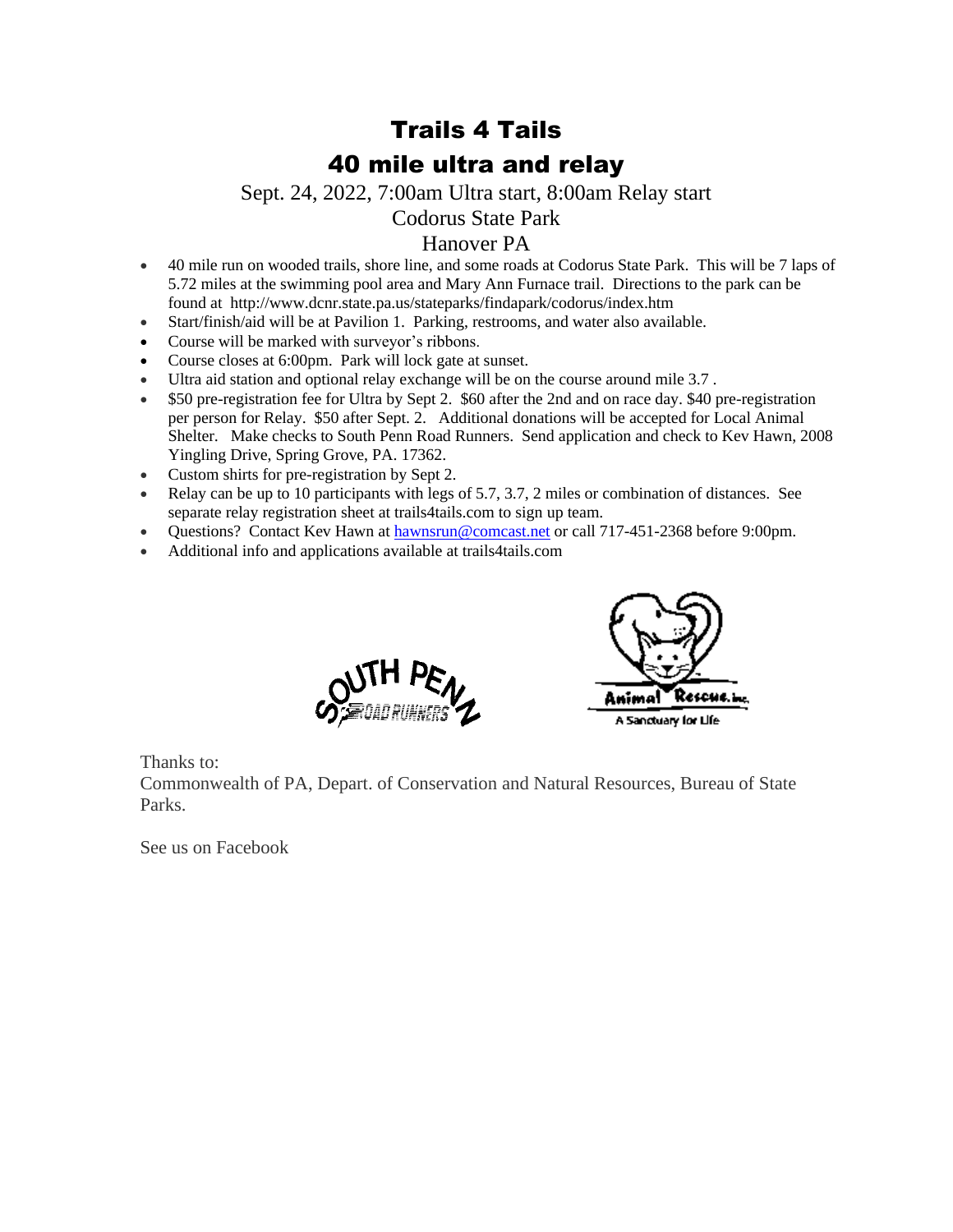| Name    |                                 |
|---------|---------------------------------|
| Address |                                 |
|         | Age                             |
| Email   | Sex, circle one $M/F$           |
| Phone   | Shirt size; circle one S M L XL |

## RELEASE

that running a trail race is a potentially hazardous activity, which could cause injury or death. I will not enter and participate unless I am medically able and properly trained, and by my signature, I certify that I am medically able to perform this event, and am in good health, and I am properly trained. I agree to abide by any decision of a race official relative to any aspect of my participation in this event, including the right of any official to deny or suspend my participation for any reason whatsoever. I attest that I have read the rules of the race and agree to abide by them. I assume all risks associated with running in this event, including but no limited to: falls, physical contact with other participants, volunteers, race personnel, contract service providers, employees, and spectators including the potential the contraction of a communicable disease resulting from contact with other participants, volunteers, race personnel, contract service providers, employees, and spectators. I assume all risks including: the effects of the weather; high heat and/or humidity; freezing cold temperatures; traffic and the conditions of the road including surrounding terrain. I further agree to abide by the Center for Disease Control's (CDC) recommendations for the prevention of the spread of the 2019 Novel Coronavirus Disease (COVID-19) and other communicable diseases, and I attest to having read the CDC's guidance at: [https://www.cdc.gov/coronavirus/2019-ncov/prepare/prevention.html.](https://www.cdc.gov/coronavirus/2019-ncov/prepare/prevention.html) I assume all such risks being known, appreciated, and accepted by me.

I will abide by all race rules. Having read this waiver and knowing these facts and inconsideration of your accepting my entry, I, for myself and anyone entitled to act on my behalf, waive and release the Trails 4 Tails run, South Penn Road Runners, Codorus State Park, and the Road Runners Club of America, all event sponsors, their representatives and successors from all claims or liabilities of any kind arising out of my participation in this event, even though that liability may arise out of negligence or carelessness on the part of the persons named in this waiver. In addition, I acknowledge the contagious nature of COVID-19 and other communicable diseases and voluntarily assume the risk that I may be exposed to or infected by COVID-19 and/or other communicable diseases by participating in this event. I acknowledge that such exposure or infection may result in personal injury, illness, permanent disability, and/or death. I understand that the risk of becoming exposed to or infected by COVID-19 in connection with my participation in this event and personally assume this risk.

I grant permission to all of the foregoing to use my photographs, motion pictures, recordings or any other record of this event for any legitimate purposes. I understand that this event does not provide for refunds in the event of a cancellation, and by signing this waiver, I consent that I am not entitled to a refund if the event is cancelled before or during the event.